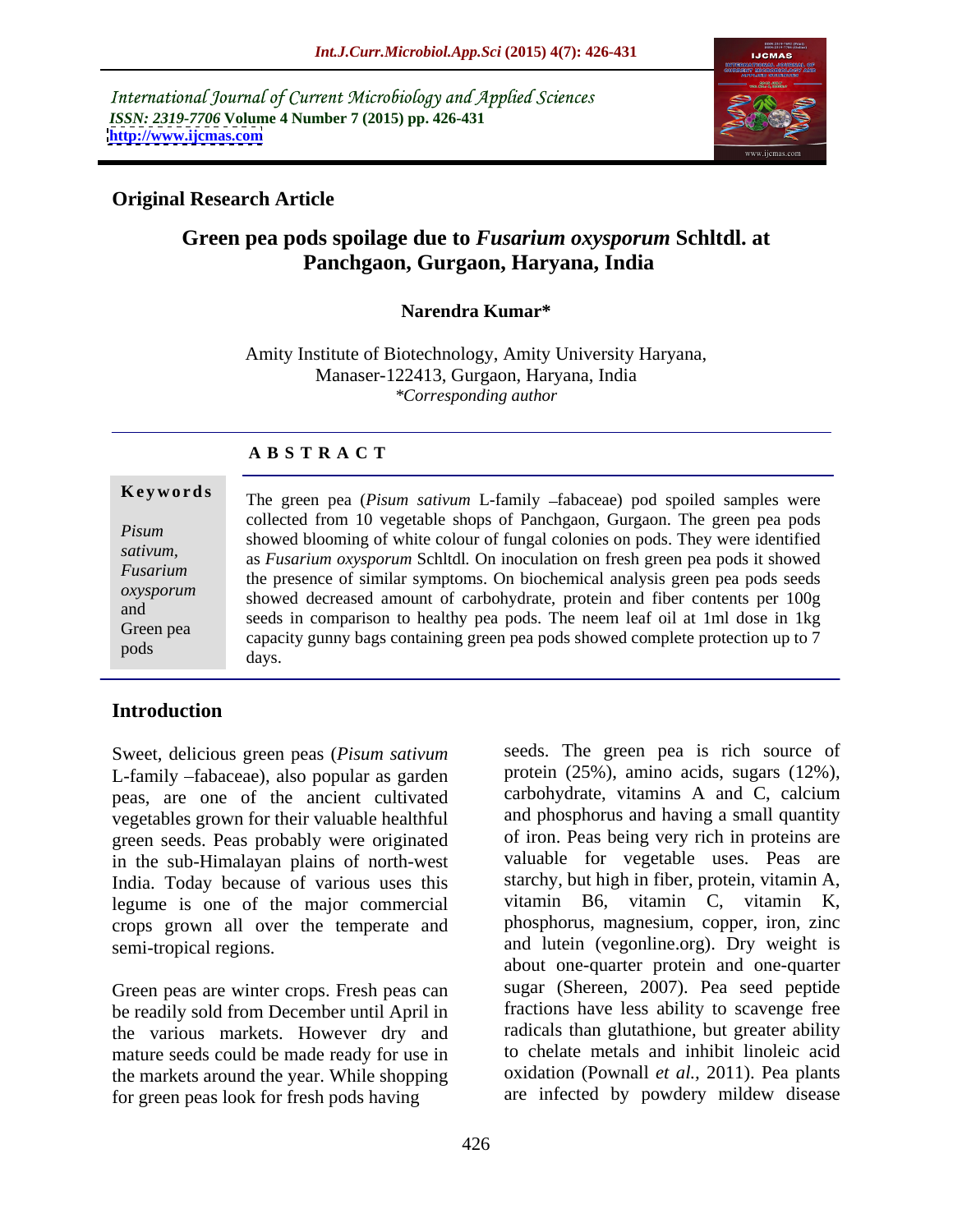mostly occurs sporadically when warm Microscopic examination included shape, humid conditions favour its growth late in size, septation and arrangement of conidia, the season. The symptoms of this infection are white powdery formation throughout the recorded under a compound research plant and severely infected foliage is blue white in colour, tissue below these infected areas may turn purple. Powdery mildew reduces plant biomass, number of pods, number of seeds, plant height and number of nodes (Hagedorn, 1976). taken in plastic bags and inoculated with one

So far spoiled samples of green pea pods were collected from Panchgaon region in order to study the causal organism responsible for biodeterioration and endemic

# **Sample collection and identification of**

Green spoiled pea pods were collected from carbohydrates are dehydrated by Conc. different vegetable shops of Panchgaon. The  $H_2SO_4$  to form furfural. Furfural condenses fungal pathogens was scraped with the help with anthrone (10-Keto-9, 10-dihydro of scalpel wiped with alcohol and placed on anthracene) to form a blue-green coloured Potato Dextrose Agar (PDA) medium and complex, which is measured calorimetrically kept for incubation in an incubator at at 630 nm.  $25+2$ <sup>o</sup>C for 2–7 days. During the incubation and Nelson, 1976; Booth, 1971). The the center of clean slide. With incinerated needles, a small tuft of the fungal mycelium was picked from the edge of the growing The Crude fibers of the green pea pod and colony. The mycelium was spread well. A clean cover slip was placed on the drop. to the standard method Association of Slide was labeled and viewed under the model occurs sponsorely controllate when were recorded. With the sound included shape, and the sound inclusion included shape, and the sound inclusion inclusion inclusion in the sympatom of the sympatom of the sympatom of

microscope.

## **Pathogenicity test**

For this purpose 500g green pea pods were fungal disc of *Fusarium oxysporum* and kept for incubation up to 7 days.

## **Biochemical analysis**

low cost Botanical control of this spoilage. The Carbohydrate estimation of green pea **Materials and Methods pathogen** hexoses, aldopentose and hexuronic acids pod seeds was done following Anthrone method of Thimmaiah (Thimmaiah, 1999).This is the basis of rapid and convenient method for the determination of either free or present in polysaccharides, at 630 nm.

period, the emerging fungal colonies were The protein content analysis of green pea purified on PDA slants and used for further pod seeds was carried out by the method work. The identification of white blooming described by Lowry (Lowry *et al.,* 1951) fungal pathogen (*Fusarium*) was done with using bovine serum albumin as standard. the help of standard monograph (Toussoun The optical density of each specimen was mycelia growth was examined for its radial colorimetrically. Standard curve of casein growth, morphology, pigmentation pattern protein was (range 0-100  $\mu$ m/ml) plotted and and microscopic features. A drop of amount of protein content present in green lactophenol cotton blue stain was kept on pea pod and spoiled pod samples was measured at 650 nm using the determined using standard curve.

> spoiled samples were determined according Official Agricultural Chemists (1951).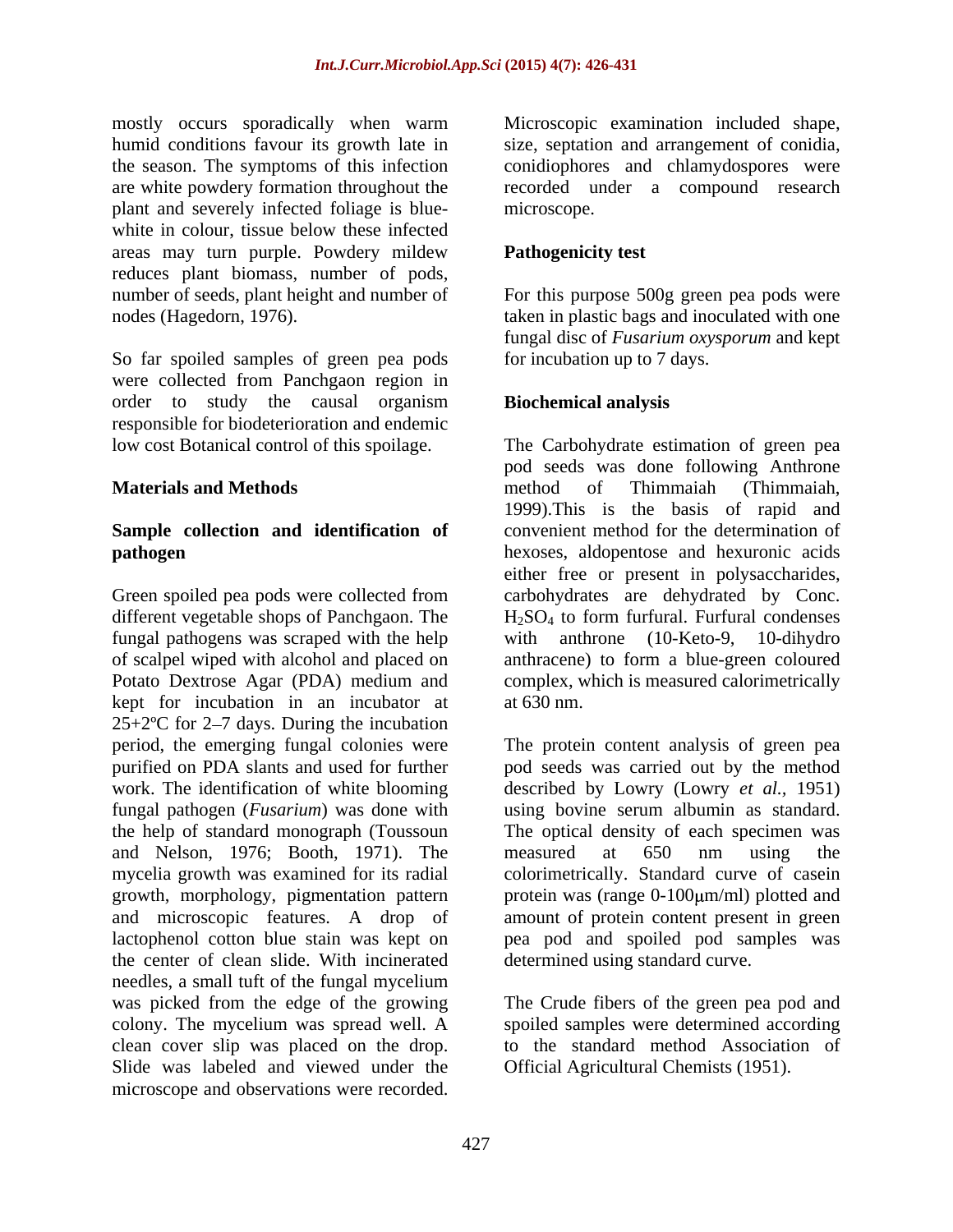Among all vegetable shops green pea pod sporodochia and thin walled 3 to 5 septate, spoilage was observed having white colour fusoid-subulate and pointed at both ends and of blooming on pea pods (Figure 1). The having pedicellate base. Three-septate fungal hyphae showed septation and were conidia showed diamension 27-45 x 3-4 m hyaline. Conidiophores were slender, while five-septate conidia showed bearing several microconidia (0-1 septate) diamension 34-60 x 3-4 μm (Figure 2, 3, 4). and macrconidia (2-5 septate) and Three-septate spores were found to be more chlamydospores (both terminal and common. Chlamydospores were both intercalary). Measurements were taken for smooth and rough walled and abundant and all the structures using micrometry (Table1). form terminally or on an intercalary basis. Microconidia borned on simple phialides They were generally solitary, but arising laterally and abundant oval-ellipsoid, occasionally form in pairs or chains. (Table straight to curved,  $4-11 \times 2.1-3.4 \mu m$ , and 1). nonseptate. Macroconidia, were sparse to

**Results and Discussion abundant** and **borne** on **branched** abundant and borne on branched conidiophores or on the surface of while five-septate conidia showed They were generally solitary, but 1).

| Table.1<br>I Morphological characteristics of the fungal pathogen          |  |
|----------------------------------------------------------------------------|--|
| ( <i>Fusarium oxysporum</i> Schitdl.) isolated from spoiled green pea pods |  |

| S.N. Characteristics       | <b>Observation</b>                  |
|----------------------------|-------------------------------------|
| Colony morphology          | Dense and cottony                   |
|                            |                                     |
| Radial growth in 7 days    | $4.8 \text{ cm}$                    |
| Color of the colony        | white aerial mycelium               |
| Pigmentation in the medium | reddish purple color                |
| Measurement                |                                     |
| Microconidia               | $4-11 \times 2.1-3.4 \mu m$         |
| Macroconidia               | 3 septate $45 \times 3 - 4 \mu m$ : |
|                            | 5 septate-34-60 x 3-4 $\mu$ m.      |
| Chlamydospore              | 9.2-10.4 x 9.4 $\mu$ m              |

| <b>Table.2</b> Nutritional<br>$\sim$ nal value of healthy pea pods and spoiled pea pods at Panchgaon per $10v5$ |  |
|-----------------------------------------------------------------------------------------------------------------|--|
|                                                                                                                 |  |

| S.N.    | 'haracteristics | Contents in green pea pods | Contents in spoiled pea pods    |
|---------|-----------------|----------------------------|---------------------------------|
| $\cdot$ | Carbohydrates   | 14.45                      | 70<br>,,,,                      |
| ∼.      | Protein         | 3.44                       | $\ddot{\phantom{1}}$<br>. ت     |
|         | Fiber content   | $J \cdot I$                | $\overline{1}$ . $\overline{2}$ |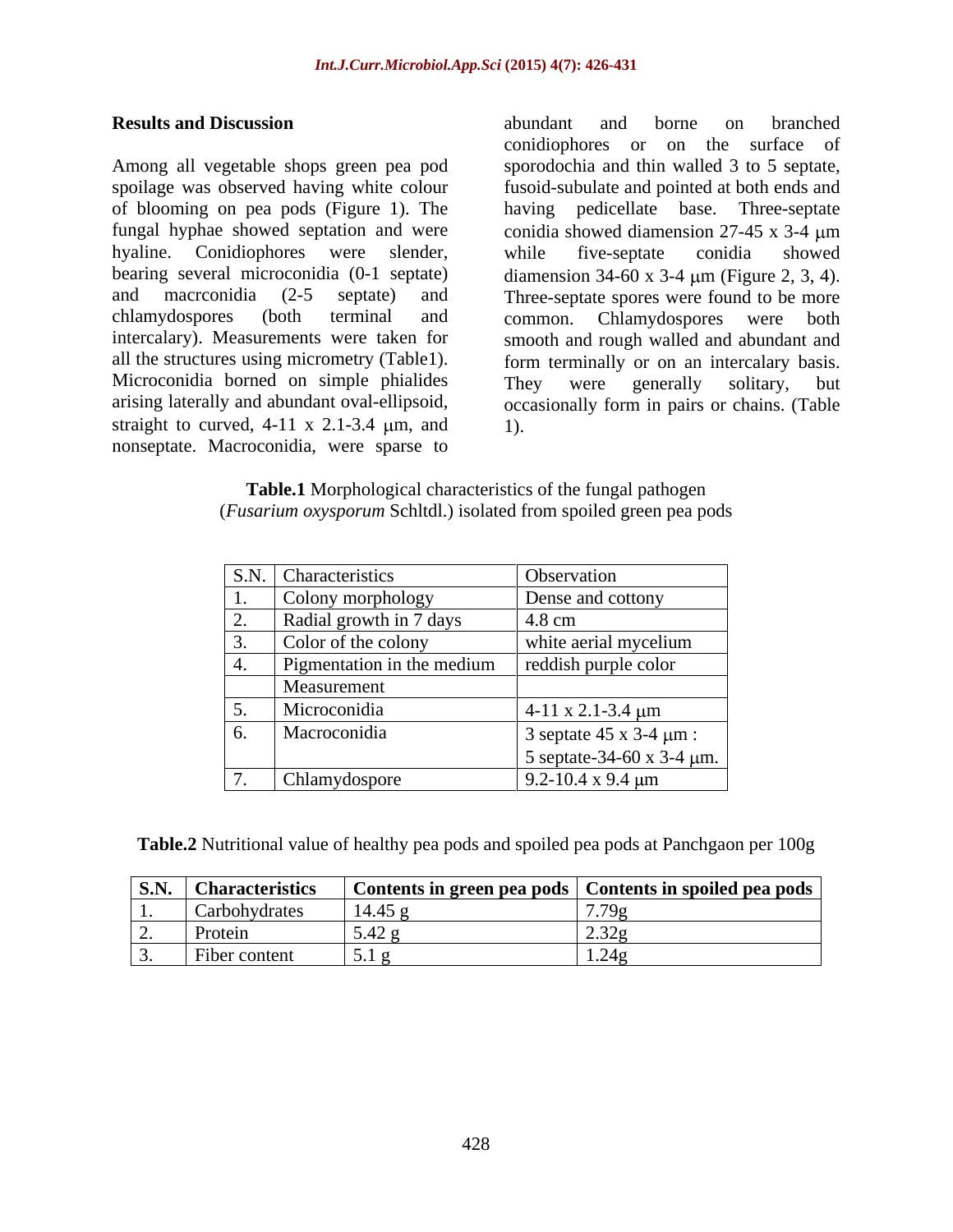## *Int.J.Curr.Microbiol.App.Sci* **(2015) 4(7): 426-431**



**Figure.1** Spoilage of green pea pods at Panchgaon,Gurgaon

**Figure.2** *Fusarium oxysporum* on PDAplates



**Figure.3** *Fusarium oxysporum* colony with pigmentation

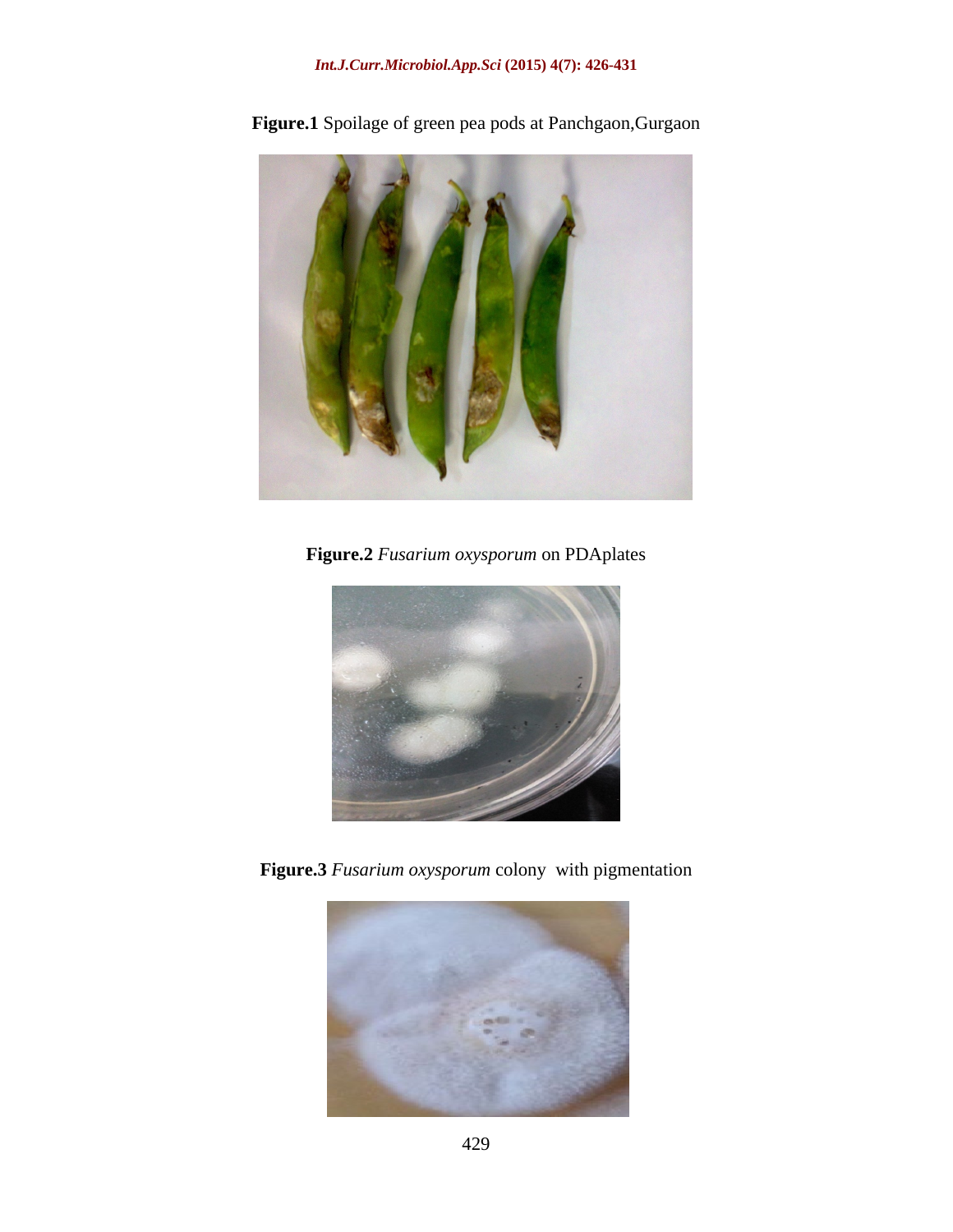#### *Int.J.Curr.Microbiol.App.Sci* **(2015) 4(7): 426-431**



**Figure.4** *Fusarium oxysporum* with their conidia

It is evident from Table 2, the nutritional spoilage with *Fusarium oxysporum* kept in content due to *Fusarium oxysporum* gunny bags of 5kg capacity. This oil spoilage was decreased. In healthy green pods carbohydrate, protein and fiber was 14.45, 5.42, 5.1 respectively while in spoiled pea pods showed 7.79, 2.32, 1.24 g per 100g respectively.

The pathogenicity test revealed the presence Khurana Amity Institute of Biotechnology, of again white blooming on green pea pod Amity University Haryana for providing surface and again identified as *Fusarium oxysporum*.

In India powdery mildew disease appears in epidemic form almost every year when plants are in podding stage (Maurya *et al.,* 2001). During transitional period between the end of winter and the onset of spring DC, USA. season, the weather becomes favourable for Booth, C. 1971. The Genus Fusarium. the epidemic emergence of powdery mildew Commonwealth Mycological disease on pea crops. Different sulphur based synthetic fungicides are used to reduce the yield losses caused by powdery diseases (PDF). University of mildew disease (Khunt and Desai, 1996). But in present investigation only *Fusarium oxysporum* spoilage was observed.This may feasibility and marketing of be due to different storage conditions or **performulate the strategies** in South

Spraying the green pea pods with neem oil gave a better control of the green pod

increased shelf life of green pea pods up to 7 days. The contract of the contract of the contract of the contract of the contract of the contract of the contract of the contract of the contract of the contract of the contract of the contract of the contract of the cont

#### **Acknowledgements**

The author is thankful to Prof S.M Paul Laboratory facility.

#### **References**

- AOAC, 1980. Official Methods Analysis. 13th Edn, Association of Official Analytical Chemists. Washington DC, USA.
- Commonwealth Mycological Institute, Kew, Surrey, UK. 237 Pp.
- Hagedorn, D.J. 1976. Handbook of pea diseases (PDF). University Wisconsin - Extension.
- climate of different regions. Gujarat. *Financing Agricul.,* l 28: 9 Khunt, K.A., Desai, D.B. 1996. Economic feasibility and marketing of perennial vegetables in South 14.